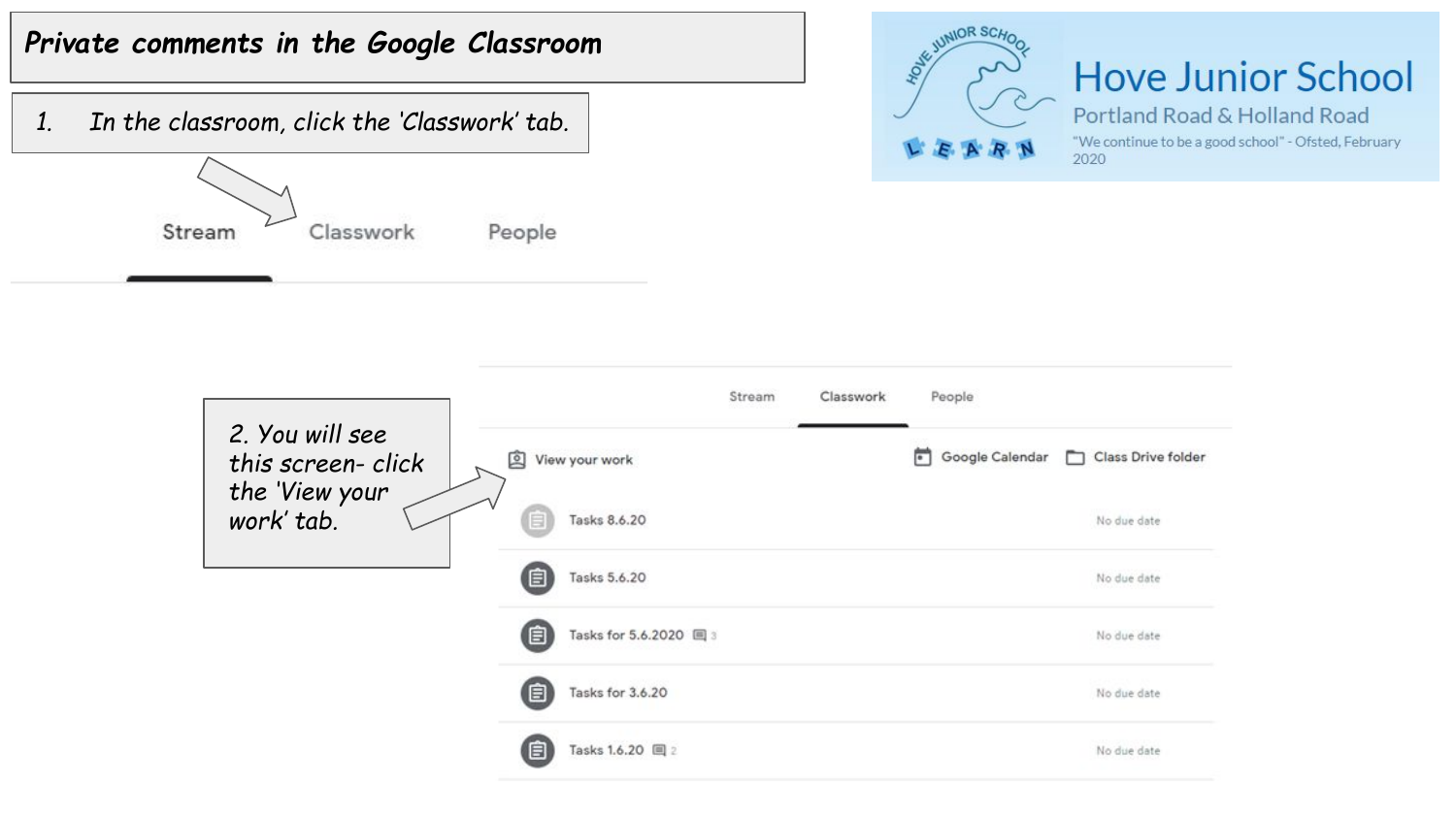*3. You will see a list of the assignments set by the class teacher and their status. Turned in means it is awaiting the teacher's review. A tick means that it has been reviewed and returned to the pupil. Assigned means that it is awaiting completion by the pupil.* 

*4. The speech bubble indicates that there is a private comment from the teacher. Click on the document header to bring up this view. You can read the comment here. If you wish to respond and/or read comments posted on the actual document itself, click 'VIEW DETAILS'* 

| Home Learning 15.5.20 (1) 1   | No due date<br>1980 - 1980 - 1980 - 1980 - 1980 | Turned in |
|-------------------------------|-------------------------------------------------|-----------|
| Home Learning 13.5.20 国 1 则 1 | No due date                                     |           |
| Home Learning 13.5.20 [1] 1   | No due date                                     | Assigned  |

| Home Learning 13.5.20 国1 01                                        | No due date |  |
|--------------------------------------------------------------------|-------------|--|
| Learn .<br>$-1$                                                    |             |  |
| Google Slides<br><b>CARD AND</b>                                   |             |  |
| 1 private comment                                                  |             |  |
| Mr Esposito May 20                                                 |             |  |
| $\bullet$<br>I've left you some feedback throughout :- )<br>Thanks |             |  |
| <b>VIEW DETAILS</b>                                                |             |  |